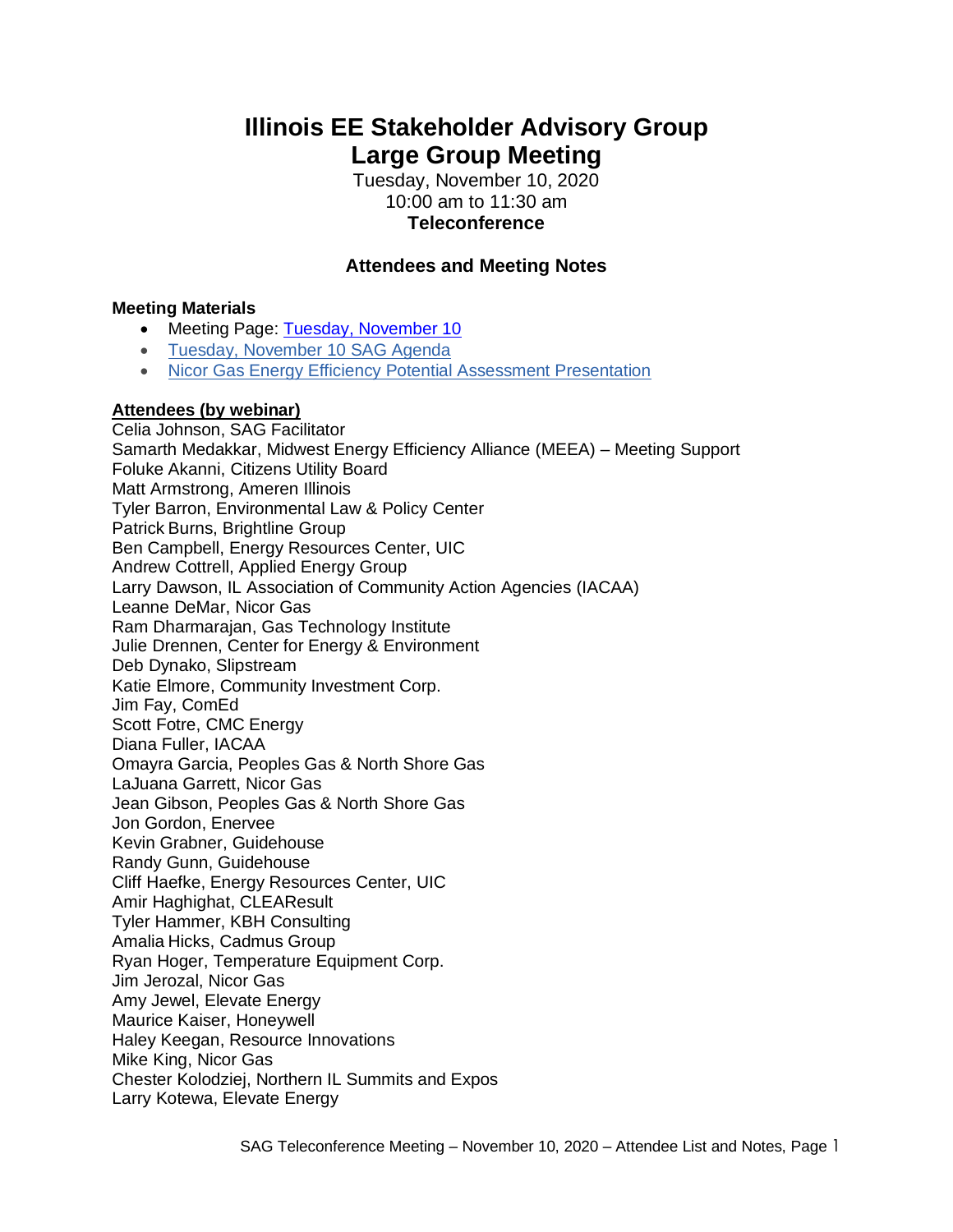John Lavallee, Leidos Bruce Liu, Nicor Gas John Mascarenhas, CLEAResult Abigail Miner, IL Attorney General's Office Zenia Montero Chang, ICF Jennifer Morris, ICC Staff Denise Munoz, ComEd Chris Neme, Energy Futures Group, on behalf of NRDC Dantawn Nicholson, ComEd Victoria Nielsen, Applied Energy Group Lorelei Obermeyer, CLEAResult Maria Onesto Moran, Green Home Experts Randy Opdyke, Nicor Gas Antonia Ornelas, Elevate Energy Stacey Paradis, MEEA KristenPratt Kalaman, Resource Innovations Beatrice Quach, Resource Innovations Joe Reilly, Applied Energy Group Zach Ross, Opinion Dynamics Elena Savona, Elevate Energy Charles Smith, Exxon-Mobil Grant Snyder, IL Attorney General's Office Mark Szczygiel, Nicor Gas Rob Travis, Cascade Energy Andy Vaughn, Leidos Ted Weaver, First Tracks Consulting, on behalf of Nicor Gas Shelita Wellmaker, Ameren Illinois David Whittle, Leidos Jessica Williams, Green Home Experts Wen Yang, ICF Cate York, Citizens Utility Board AngelaZiech-Malek, CLEAResult Julia Friedman, Oracle Joel McManus, TRC Companies John Pady, CEDA Arvind Singh, DNV-GL Chris Vaughn, Nicor Gas

#### **Meeting Notes**

Action items are indicated in red font.

#### **Opening and Introductions**

*Celia Johnson, SAG Facilitator*

• The purpose of this meeting is for Nicor Gas to report-out on an internal tool assessing EE portfolio potential.

#### **Nicor Gas EE Portfolio Potential**

*Randy Opdyke, Nicor Gas and Tyler Hammer, KBH Consulting*

• Introductions: Thank you for the opportunity to share details related to Nicor's internal tool on potential assessment. Nicor purchased this tool in 2016. It helps up in the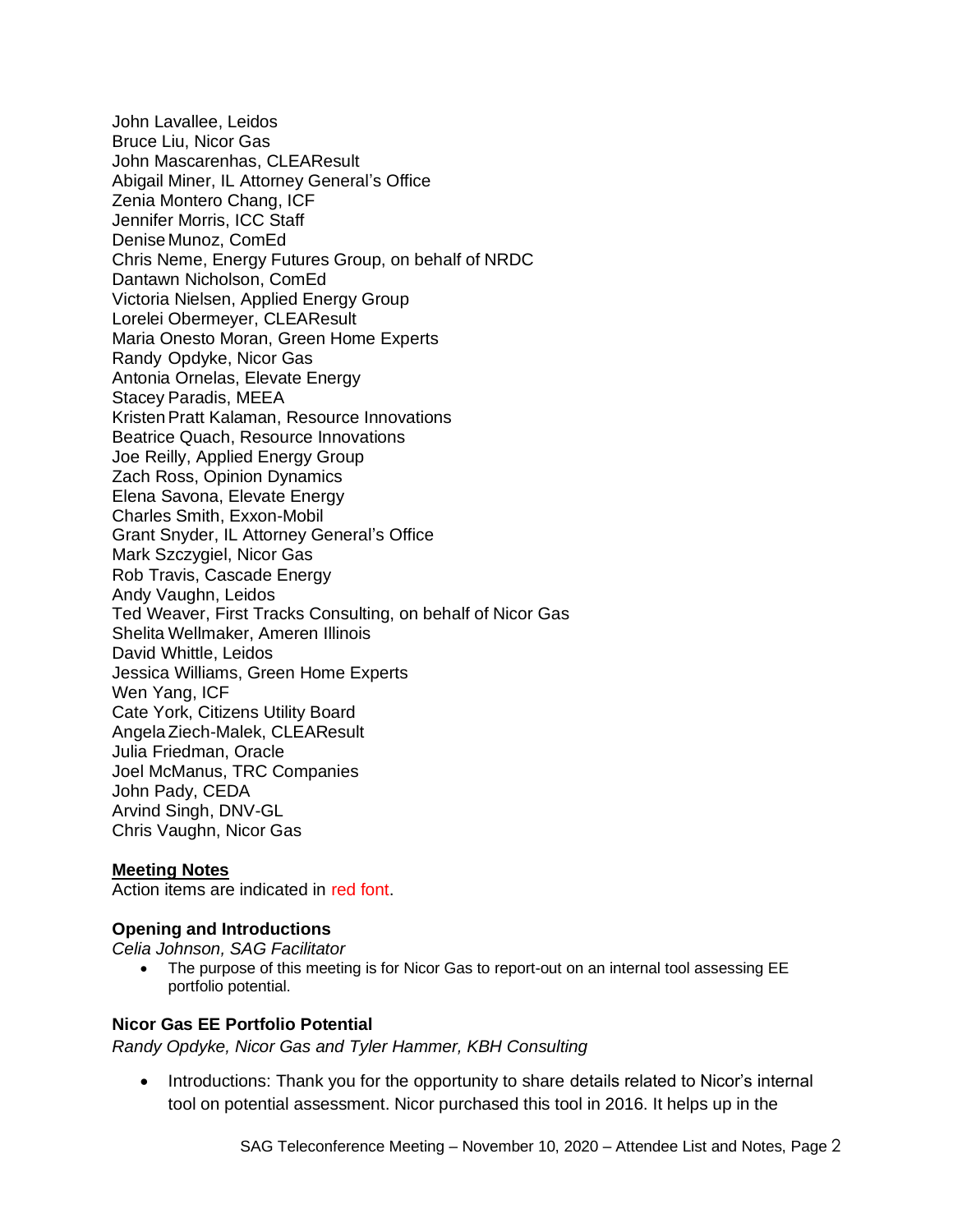planning process, to understand load share and profile in the territory and by sector, segment, end-use. Stock forecast and potential savings. To better inform different avenues to designing plan. Top down approach to load-forecast. In planning, constraints of program, stipulation or regulatory requirements are the main guiding factors. The tool identifies opportunities. Tyler Hammer is the subject-matter expert on this tool, helps with development and integration of the model.

- Presentation agenda:
	- o Study approach; market characterization findings; adoption curves; potential findings
- Study Team
	- o Three main players Nicor Gas Staff, KBH Consulting, First Tracks Consulting Services
	- $\circ$  Nicor did analytics. Customer billing data. Measure parameters and market research
	- o Tyler Hammer served as the project manager. Has worked with over 20 DSM programs. Tyler was involved in the 2016 evaluation.
	- o Ted Weaver is a subject-matter expert.
- General Methodology
	- o Standard industry approach
	- o Begins with load shares by sector, segment and end-use (disaggregated forecast)
	- o Integrates forecast with measure parameters
	- $\circ$  Then laded into model, provides economic, maximum achievable and program potential
- Potential Assessment Types
	- o Economic potential TRC screen
	- o Achievable potential additional constraint on market barriers
	- $\circ$  Program potential incorporates budget and planning constraints.
- Study Data Sources
- TEAPot Tool
	- o Applies individual measures to available end-use load (bottom-up)
- Model Set-Up
	- o Considered useful outputs, which informed model inputs.

# **Discussion on Model:**

*[Chris Neme] How do you distinguish between low-income and non-low income residential?*

*[Tyler Hammer] This is done by including market data that Nicor has on the share of customers, SF vs. MF that are low income and non-low income.*

*[Chris Neme] How do you distinguish different end-use saturations between low-income and non-low income residential?*

*[Tyler Hammer] We have results that break up available potential for market-rate and low-income. Where we have data that supports understanding this break down is*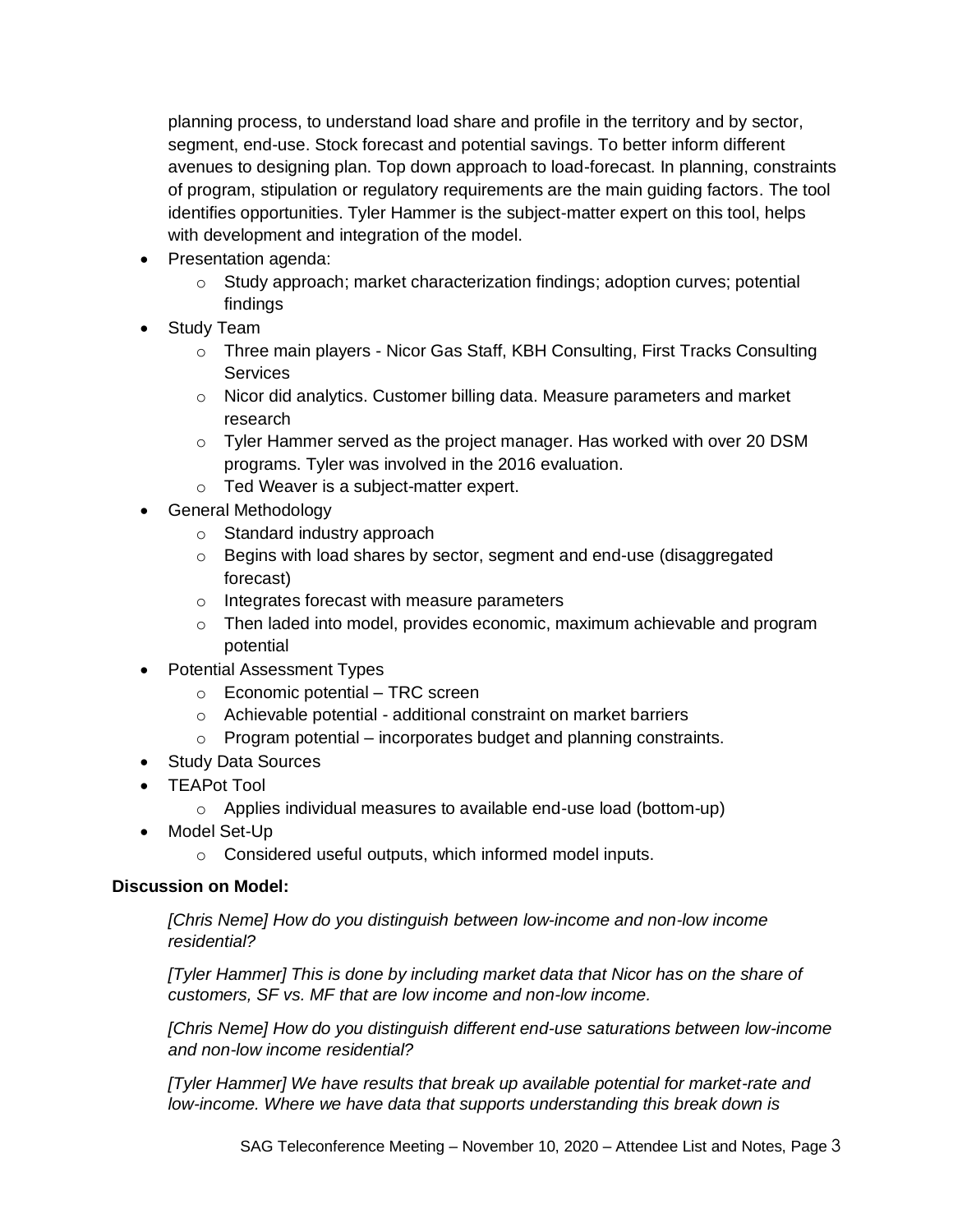*incorporated. There are instances where we didn't have data support, but they did distinguish wherever possible.* 

*[Chris Neme] You mentioned 50-something residential measures. Are half low-income, so you have a basis? Or do you assume on the back end that a portion is low income?*

*[Tyler Hammer] Within each sector, we break up by technology type, and then there are some measures, for instance air sealing, that are more common in the low income sector, we looked at program performance of these measures in the low income program.* 

*[Ted Weaver] The savings are also characterized based on what we know about program participants. Square footage of insulation, for instance.* 

*[Randy Opdyke] We separate regular residential for certain measures, which are different than what we've seen in low income participation.* 

#### **Discussion on Study Horizon:**

*[Chris Neme] When you say the horizon is 2021-2040, how do you deal with measures installed in 2025 that have a 20-year measure life?*

*[Tyler Hammer] You'd still get the full benefits of the life of the measure in the TRC screen.* 

*[Chris Neme] So your avoided costs go beyond 2040?*

*[Tyler Hammer] Yes*

*[Chris Neme] So you look at the installation of measures through 2040 and their full lifecycle benefits are captured because their avoided costs extend beyond that?*

*[Tyler Hammer] Correct*

*[Ted Weaver] We will show life-cycle savings metrics. We looked at savings installed each year, and if they go beyond 2040, they're still counted.* 

#### **Savings Algorithm**

• Simplified; calculated for each measure within a competition group, savings factors applied to against available load.

*[Chris Neme] What you described makes sense for retrofit measures. But for equipment that is being turned-over, (i.e. water heaters) is the remaining metric your forecast that would be efficient without a program?*

*[Tyler Hammer] Remaining factor more in play for early replacement. If you have 1 mil water heaters in the market, turning over in a 10-year period, then you have 100,000 eligible water heaters.* 

*[Chris Neme] That 100,000 is multiplied by only savings and applicability factors?*

*[Tyler Hammer] Yes*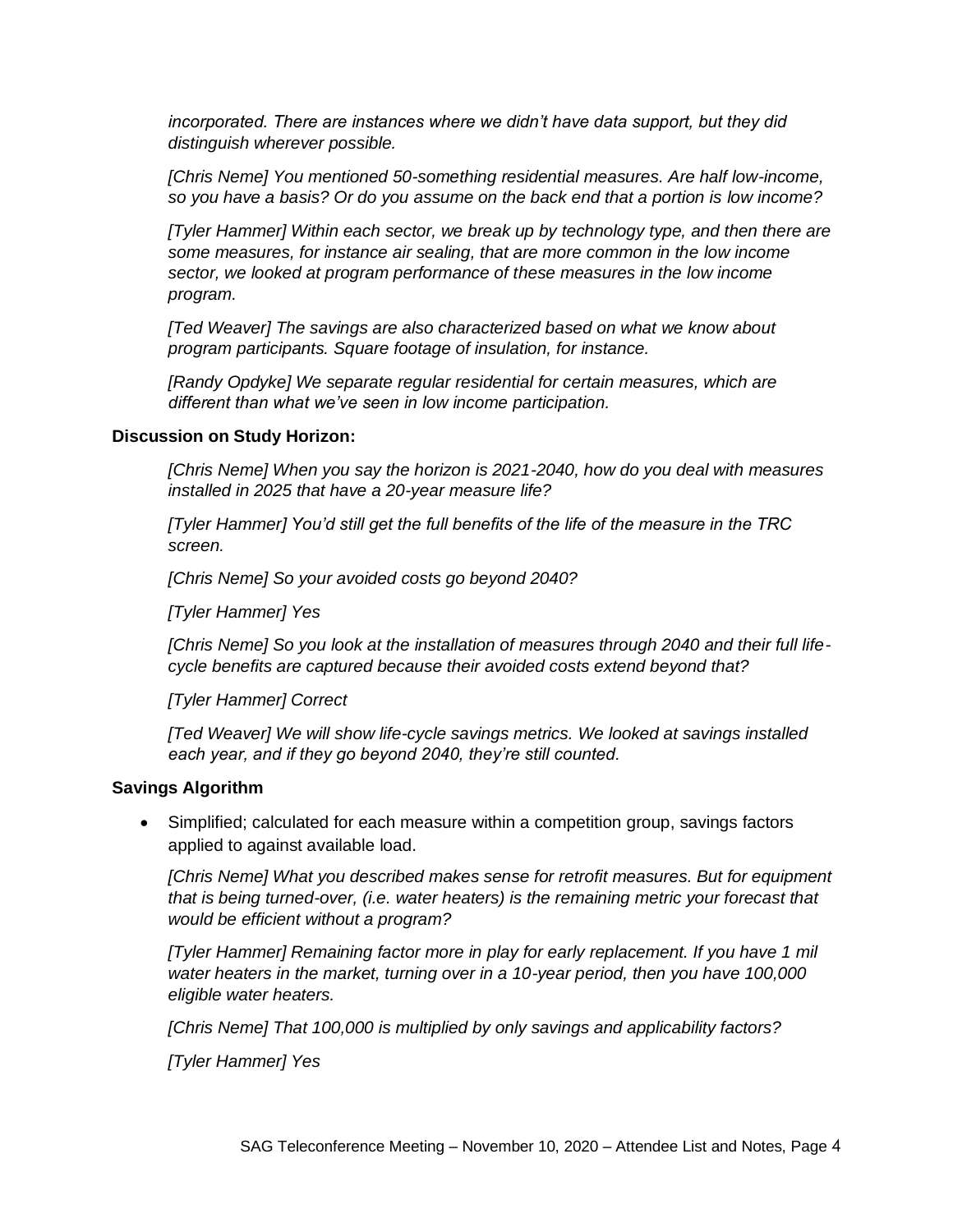*[Chris Neme] How do you account for the percentage of new purchases of efficient appliances? How does this factor in the savings potential?*

*[Tyler Hammer] The model is calculated on a gross level. Post model we apply the results a net-to-gross factor.* 

*[Chris Neme] Presumably it would vary by aggressiveness of the program and level of savings you're going after?*

*[Tyler Hammer] We looked at what Nicor has been getting (NTG) with current program.*

# **Model Taxonomy**

- Each measure applied to all segments as applicable. Some constraints for example cooking measures for the restaurant segment.
- Looked at end-uses within each sector.
- List of equipment types. Average energy consumption and load.
- Each measure was only applied to respective load.

*[Chris Neme] What is 'space heat other'?*

*[Tyler Hammer] That could be a fireplace, other msc equipment, not a furnace or boiler.* 

*[Chris Neme] I know Nicor has been looking at gas-fired heat pumps. Are those not among the measures?*

*[Tyler Hammer] When we look at a measure, we apply it to the baseline of what it's replacing.* 

*[Randy Opdyke] We actually had gas heat pump water and space heaters in this. They fall under the furnaces.*

*[Ted Weaver] These are sub end-uses, not measures. Measures apply to various enduses.* 

*[Chris Neme] On the non-res, what is RNG?*

*[Tyler Hammer] That's renewable natural gas. Did not do anything with that in this study, but available for future analyses.* 

*[Chris Neme] On the commercial side, demand control ventilation, that is a measure that would be applied to any of the space heat end-uses?*

*[Tyler Hammer] Yes. For non-equipment measures, that savings and measure is applied to each equipment types. Equipment measures apply to a specific equipment type. One exception, boiler control measures, while it's non equipment, constrained to boiler load share.* 

*[Chris Neme] What about custom measures?*

*[Tyler Hammer] Custom is treated as a non-equipment measure and would apply to any specific measures. For example, HER are applied to all sectors.*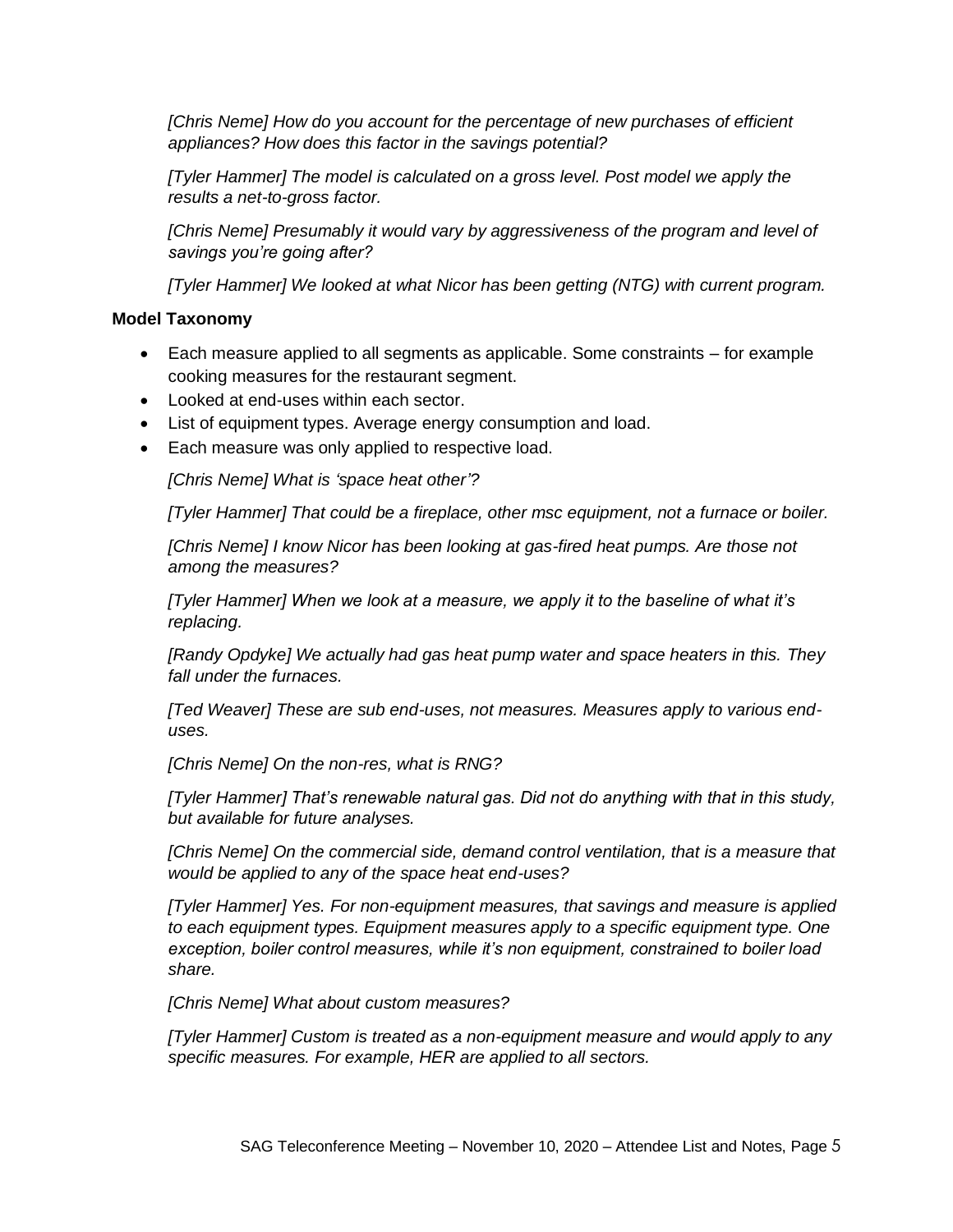# **Market Characterization – Load by Sector**

- These findings do not include exempt customers. Significant difference between 2016. Once you take out exempt customers, about half in 2016.
- Impact of Exempt Gas Customers
	- o Eligible load reduced by load.
	- $\circ$  In 2016, we didn't have exempt customers in that assessment. You will see a gross savings level difference due to this.

*[Chris Neme] What's the criteria for large customer exemption?*

*[Randy Opdyke] 4 million therms annually for individual site or multiple facilities.* 

# **Residential Load**

- Majority of load in SF.
- EIA data
- SF, data wasn't there to break up, but for MF data is there.

*[Chris Neme] If a MF building has a central boiler system, did that get moved to residential? Or keep as Commercial?*

*[Tyler Hammer] Moved to residential.*

*[Chris Neme] Did you have any insights into why heating is a smaller portion of MF LI vs non-LI?*

*[Tyler Hammer] Central systems, across a full building, the heating is more efficient and shared across residents, as opposed to water heating might be bigger load share.*

*[Chris Neme] Is this normalized to show percentages? Is consumption for LI SF and MF higher or lower than non-LI counterpart? Could you share this information? With total therms per year? What does 100% therms represent?*

*[Ted Weaver] Therms per household for each group?*

*[Chris Neme] Yes.* 

## **Discussion of Small Commercial Sector and Large Commercial Sector:**

*[Chris Neme] Which share of the total Nicor consumption is represented by eligible large commercial?*

*[Tyler Hammer] Large Commercial is 7.8% of load*

*[Chris Neme] Smaller than small commercial?*

*[Tyler Hammer] Yes, small commercial is 25%, large, 8%, public 9%, Industrial 8%*

## **Adoption Curves**

- Developed primarily by equipment type.
- Residential Furnace Adoption Curve: Nicor is converting about 15% of burnt-out furnaces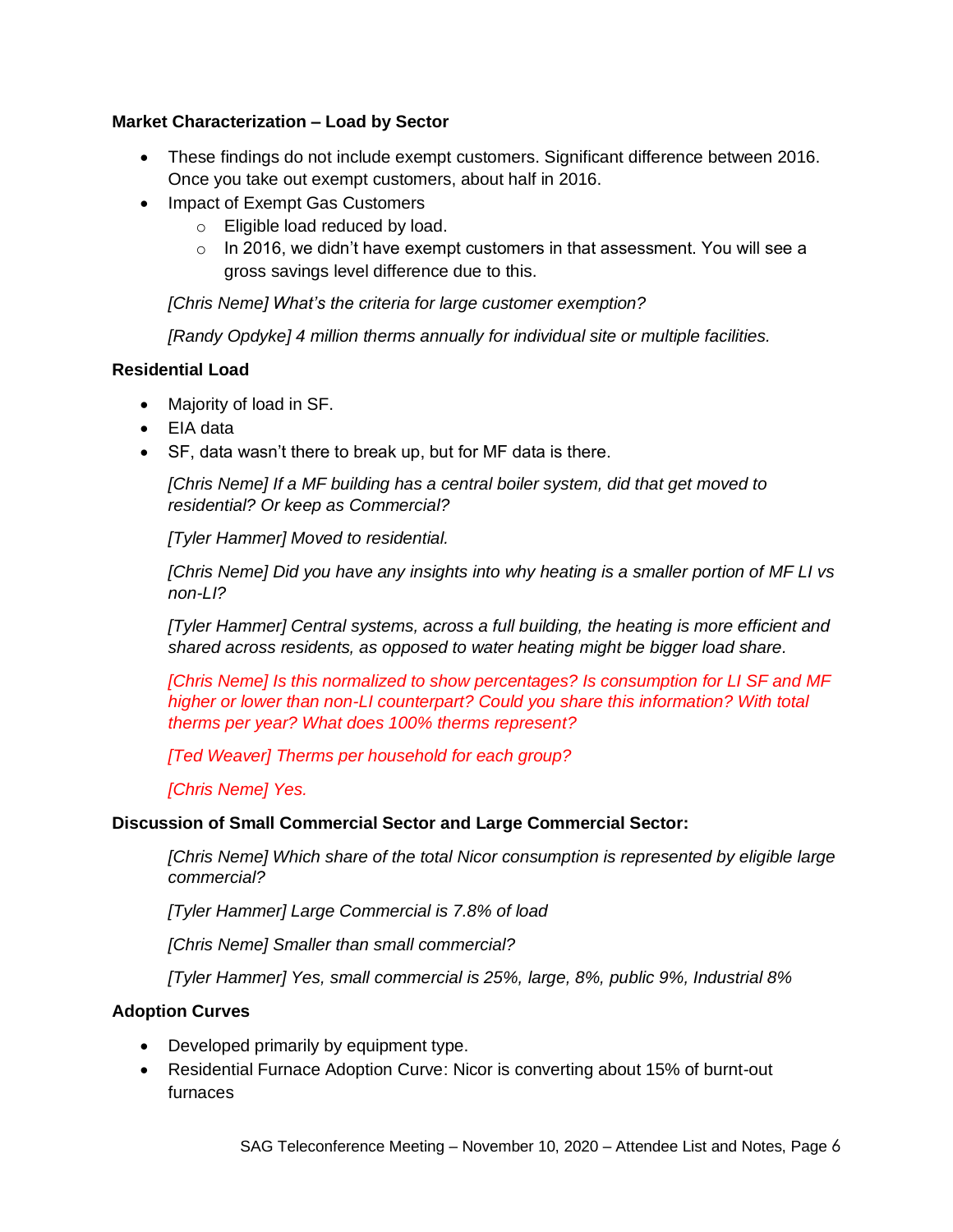*[Chris Neme] I understand why historic starting point is important, but basing everything from the starting point is a concern. This does not consider improvements in program design for achieving more savings.*

*[Tyler Hammer] Absolutely, achievable base, result and model matches with empirical observations. It lines up with past performance. Achievable moderate - If we look at what potential adoption could be for residential furnaces if it's incented more or change in program delivery, that's the delta. Later, we'll see the additional savings opportunity beyond baseline.* 

*[Ted Hammer] We don't think this tool is the appropriate way to come up with scenarios for attaining more savings through program design. The focus is market segmentation and opportunity for savings with more rebates and budget.* 

### **Findings: Savings – Accounting Method**

• See legend in slides

### **Portfolio Results**

*[Chris Neme] Achievable max is so much less than achievable economic. How are retrofit measures captured in economic? Do you assume it's spread out over 10 years?*

*[Tyler Hammer] Yes, spread over time. Average number of households that had measures installed.*

## **Residential Results**

- Found more potential in residential sector, uptake of longer life measures.
- Reviewed residential results and residential cumulative lifecycle savings
- [Chris Neme] For air sealing and insulation, is it fair to assume it's the rolling up of LI and non-LI components? The cost for LI customer would be higher on a per therm basis? Do you have the breakdown of low income and non-low income? It would be useful to split out low income and non-low income, for categories where it may have an impact (ex: furnaces, air sealing, insulation).

#### **Non-Residential Results**

*[Chris Neme] How did you estimate custom savings?* 

*[Tyler Hammer] Project level. Avg expected savings per buildings, avg cost and lifetime savings per building. Then broken out by segments.*

*[Chris Neme] How did you estimate available savings?*

*[Tyler Hammer] Likely an avg of individual equipment responses.* 

*[Chris Neme] Surprised that demand control ventilation isn't a larger savings potential.* 

*[Tyler Hammer] We would've gotten the savings parameters from the TRM (% of end use load reduction). Then tied into the fact there isn't a lot of uptake. Then some assumptions on what is that measure most akin to.*